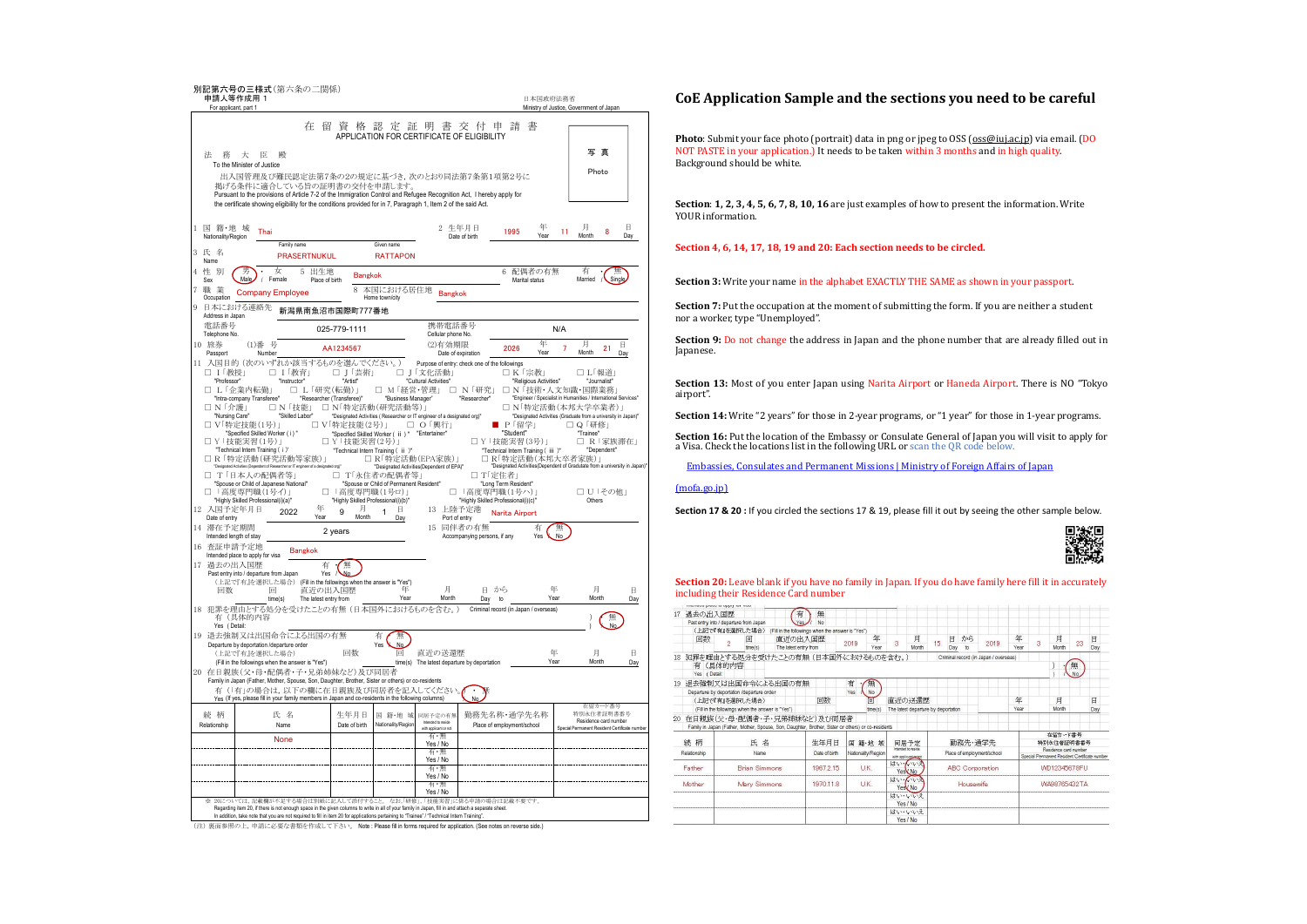| 申請人等作成用 2<br>P (「留学」)<br>For applicant, part 2 P ("Student")                                                                                                                                                                                                                                                   |                                        | 在留資格認定証明書用<br>For certificate of eligibility |
|----------------------------------------------------------------------------------------------------------------------------------------------------------------------------------------------------------------------------------------------------------------------------------------------------------------|----------------------------------------|----------------------------------------------|
| 21 通学先 Place of study                                                                                                                                                                                                                                                                                          |                                        |                                              |
| (1)名 称<br>国際大学<br>Name of school                                                                                                                                                                                                                                                                               |                                        |                                              |
| (2)所在地<br>新潟県南魚沼市国際町777番地<br>Address                                                                                                                                                                                                                                                                           | (3)電話番号<br>Telephone No.               | 025-779-1111                                 |
| 22 修学年数(小学校~最終学歴)                                                                                                                                                                                                                                                                                              | 16                                     | 年                                            |
| Total period of education (from elementary school to last institution of education)                                                                                                                                                                                                                            |                                        | Years                                        |
| 23 最終学歴(又は在学中の学校)<br>Education (last school or institution) or present school<br>□ 在学中<br>■ 卒業<br>□ 休学中<br>(1)在籍状況<br>Registered enrollment<br>Graduated<br>In school<br>□ 大学院 (博士)<br>□ 大学院(修士)<br>■ 大学                                                                                                       | □ 中退<br>Temporary absence<br>□ 短期大学    | Withdrawal<br>□ 専門学校                         |
| Doctor<br>Master<br>Bachelor                                                                                                                                                                                                                                                                                   | Junior college                         | College of technology                        |
| □ 高等学校<br>□ 中学校<br>□ 小学校                                                                                                                                                                                                                                                                                       | □ その他(                                 |                                              |
| Junior high school<br>Senior high school<br>Elementary school<br>(3)卒業又は卒業見込み年月                                                                                                                                                                                                                                | Others                                 | 月                                            |
| (2)学校名<br><b>Thamasat University</b><br>Date of graduation or expected graduation<br>Name of the school                                                                                                                                                                                                        |                                        | 年<br>4<br>2016<br>Month<br>Year              |
| 24<br>日本語能力 (専修学校又は各種学校において日本語教育以外の教育を受ける場合に記入)<br>Japanese language ability (Fill in the followings when the applicant plans to study at advanced vocational school or vocational school<br>(except Japanese language))<br>■ 試験による証明<br>Proof based on a Japanese language test<br>$(1)$ 試験名 Name of the test | (2)級又は点数                               | Attained level or score                      |
| Japanese-Language Proficiency Test                                                                                                                                                                                                                                                                             | N4                                     |                                              |
|                                                                                                                                                                                                                                                                                                                |                                        |                                              |
| □ 日本語教育を受けた教育機関及び期間 Organization and period to have received Japanese language education                                                                                                                                                                                                                       |                                        |                                              |
| 機関名<br>Sakura Japanese Language Center<br>Organization                                                                                                                                                                                                                                                         |                                        |                                              |
| 期間:<br>月<br>年<br>から<br>2020<br>1                                                                                                                                                                                                                                                                               | 年<br>2020                              | まで<br>月<br>3                                 |
| Period from<br>Year<br>Month<br>to<br>□ その他                                                                                                                                                                                                                                                                    | Year                                   | Month                                        |
| Others                                                                                                                                                                                                                                                                                                         |                                        |                                              |
| 日本語の教育又は日本語による教育を受けた教育機関及び期間<br>Organization and period to have received Japanese language education / received education by Japanese language<br>機関名<br>N/A<br>Organization                                                                                                                                   |                                        |                                              |
| 年<br>月<br>から<br>期間:<br>Year<br>Month<br>Period from<br>to                                                                                                                                                                                                                                                      | 年<br>Year                              | 月<br>まで<br>Month                             |
| 26 滞在費の支弁方法等(生活費, 学費及び家賃について記入すること。)※複数選択可                                                                                                                                                                                                                                                                     |                                        |                                              |
| Method of support to pay for expenses while in Japan(fill in with regard to living expenses, tuition and rent) * multiple answers possible                                                                                                                                                                     |                                        |                                              |
| (1)支弁方法及び月平均支弁額<br>Method of support and an amount of support per month (average)<br>円<br>□ 本人負担<br>Self<br>Yen                                                                                                                                                                                                | □ 在外経費支弁者負担<br>Supporter living abroad | 円<br>Yen                                     |
| □ 在日経費支弁者負担<br>円<br>Supporter in Japan<br>Yen                                                                                                                                                                                                                                                                  | ■ 奨学金                                  | 円<br>Tuition 100% waived                     |
|                                                                                                                                                                                                                                                                                                                |                                        |                                              |
| 円<br>□ その他                                                                                                                                                                                                                                                                                                     | Scholarship                            | Monthly stipend100,000<br>Yen                |
| Others<br>Yen                                                                                                                                                                                                                                                                                                  |                                        |                                              |
| (2)送金・携行等の別 Remittances from abroad or carrying cash                                                                                                                                                                                                                                                           |                                        |                                              |
| □ 外国からの携行<br>円                                                                                                                                                                                                                                                                                                 | □ 外国からの送金                              | 円                                            |
| Carrying from abroad<br>Yen<br>(携行者<br>携行時期                                                                                                                                                                                                                                                                    | Remittances from abroad<br>)口 その他      | Yen<br>円                                     |
| Name of the individual<br>Date and time of                                                                                                                                                                                                                                                                     | Others                                 | Yen                                          |
| carrying cash<br>carrying cash                                                                                                                                                                                                                                                                                 |                                        |                                              |
| (3)経費支弁者(複数人いる場合は全てについて記入すること。)※任意様式の別紙可                                                                                                                                                                                                                                                                       |                                        |                                              |
| Supporter(If there is more than one, give information on all of the supporters)*another paper may be attached, which does not have to use a prescribed format.<br>⑴氏 名                                                                                                                                         |                                        |                                              |
| Name                                                                                                                                                                                                                                                                                                           |                                        |                                              |
| ②住 所                                                                                                                                                                                                                                                                                                           | 電話番号                                   |                                              |
| Address                                                                                                                                                                                                                                                                                                        | Telephone No.                          |                                              |
| ③職業 (勤務先の名称)                                                                                                                                                                                                                                                                                                   | 電話番号                                   |                                              |
| Occupation (place of employment)<br>円                                                                                                                                                                                                                                                                          | Telephone No.                          |                                              |
| ④年 収<br>Annual income<br>Yen                                                                                                                                                                                                                                                                                   |                                        |                                              |

# \***Some boxes (**□**) need to be filled out with black (**■**) according to your**

### **answers.**

On the sample application, we changed the box color to red to make them noticeable.

**Section 24:** For those who took an examination that certifies their Japanese language ability, write the name of the examination and the acquired level and score. In addition, submit a copy of the certificate to OSS.

**Section 26 (1) & (2):** Please write yourscholarship condition; Tuision ?? % waived and monthly stipend ?? Yen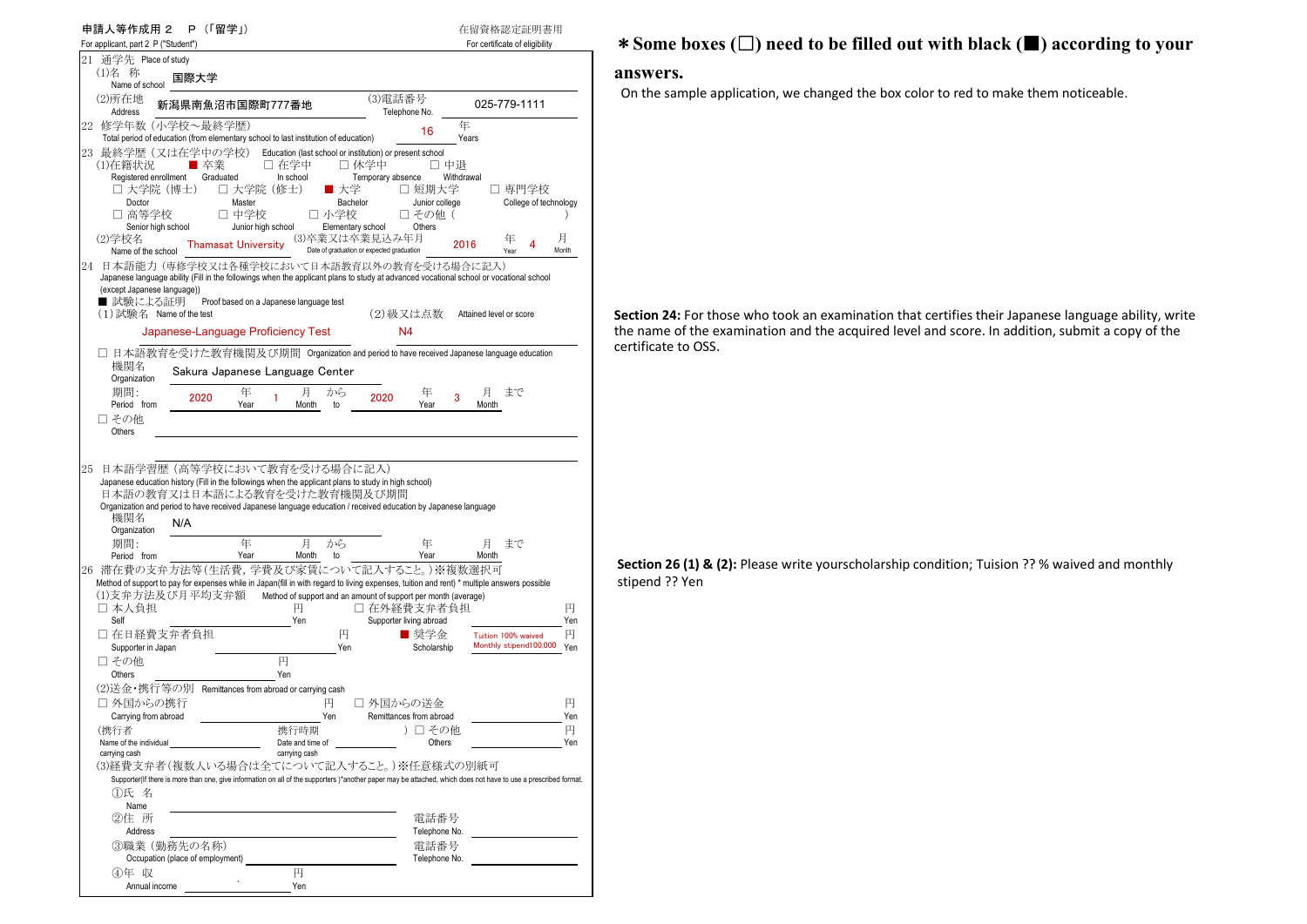

**Section 26 (4):** Check the relationship between you and your financial supporter.

**Section 26 (5**): Check the applicable box (es) showing your scholarship foundation. If you check "others", write the name of the scholarship provider.

**Section 27:** Check the field that matches your plan after graduation.

**Section 28:** You do not need to fill in this section at all. Please leave it blank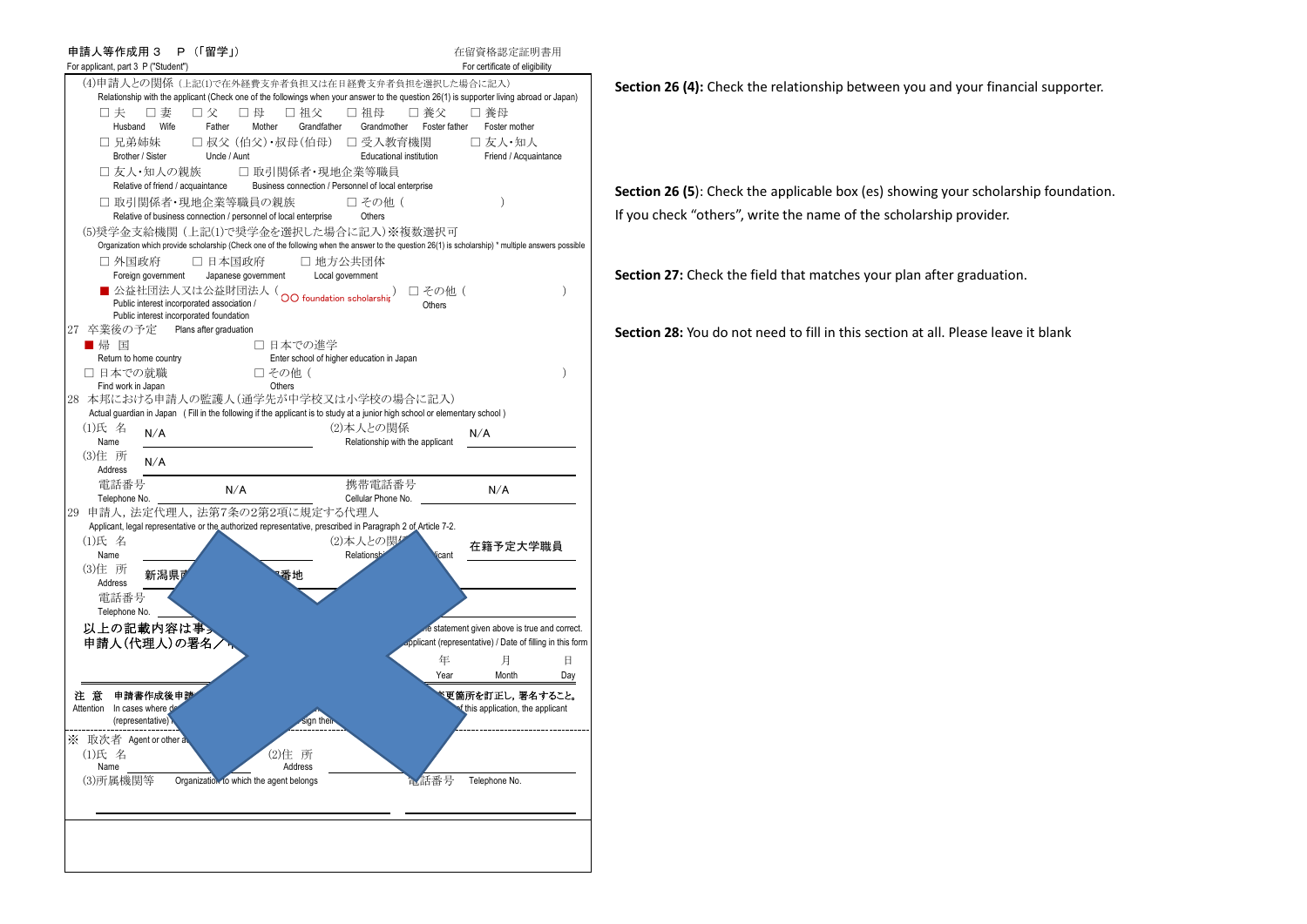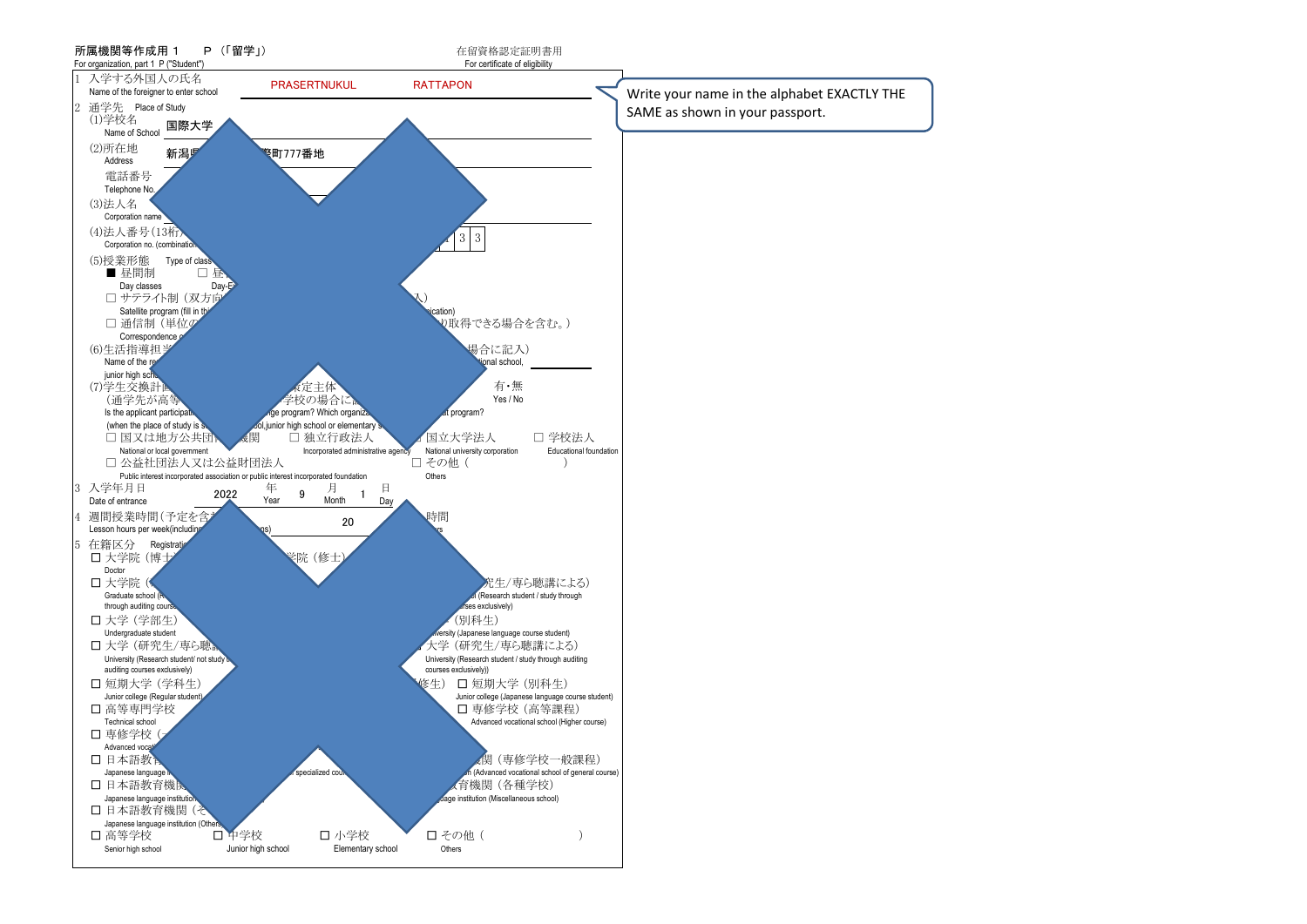|   | 所属機関等作成用 2<br>For organization, part 2 P ("Student") |                                                           | P (「留学」) |                                                                                                                                                                                                                  |                              |                                                                                                                                                                                                                                                                                                                                                           | 在留資格認定証明書用<br>For certificate of eligibility |                         |
|---|------------------------------------------------------|-----------------------------------------------------------|----------|------------------------------------------------------------------------------------------------------------------------------------------------------------------------------------------------------------------|------------------------------|-----------------------------------------------------------------------------------------------------------------------------------------------------------------------------------------------------------------------------------------------------------------------------------------------------------------------------------------------------------|----------------------------------------------|-------------------------|
| 6 | 学部・課程 Faculty/Course<br>your answer to question 5)   |                                                           |          |                                                                                                                                                                                                                  |                              | (5で大学院, 大学, 短期大学(いずれも聴講生・科目等履修生及び研究生の場合を含む)を選択した場合に記入)<br>(Check the following item(s) if you selected Doctor, Master, Graduate school (Research student), Undergraduate student, University (Auditor<br>elective course student), University (Research student), Junior college (Regular student) or Junior college (Auditor elective course student) as |                                              |                         |
|   | □ 法学<br>Law                                          | □ 経済学<br>Economics                                        |          | □ 政治学<br>Politics                                                                                                                                                                                                | □ 商学<br>Commercial science   | ■ 経営学                                                                                                                                                                                                                                                                                                                                                     | Business administration Literature           | 口 文学                    |
|   | □ 語学<br>Linguistics                                  | □ 社会学<br>Sociology                                        |          | □ 歴史学<br>History                                                                                                                                                                                                 | □ 心理学<br>Psychology          | □ 教育学<br>Education                                                                                                                                                                                                                                                                                                                                        |                                              | □ 芸術学<br>Science of art |
|   |                                                      | □ その他人文・社会科学(<br>Others(cultural science/ social science) |          |                                                                                                                                                                                                                  | □ 理学<br>$\lambda$<br>Science | 口 化学<br>Chemistry                                                                                                                                                                                                                                                                                                                                         |                                              | 口 工学<br>Engineer        |
|   | □ 農学<br>Agriculture                                  | □ 水産学<br>Fisheries                                        |          | □ 薬学<br>Pharmacy                                                                                                                                                                                                 | □ 医学<br>Medicine             | □ 歯学<br>Dentistry                                                                                                                                                                                                                                                                                                                                         |                                              |                         |
|   | □ その他自然科学(<br>Others(natural science)                |                                                           |          | $\lambda$                                                                                                                                                                                                        | □ 体育学<br>Sports science      | □ その他(<br>Others                                                                                                                                                                                                                                                                                                                                          |                                              | $\mathcal{E}$           |
|   |                                                      |                                                           |          | 所属予定の研究室(5で大学院を選択した場合に記入)                                                                                                                                                                                        |                              | Research room (Fill in the following item(s), if you selected Doctor, Master or Graduate school (Research student) as your answer to question 5)                                                                                                                                                                                                          |                                              |                         |
|   | (1)研究室名<br>Name of research room                     |                                                           |          | 国際経営学研究科                                                                                                                                                                                                         |                              | The Japanese characters on the left side say                                                                                                                                                                                                                                                                                                              |                                              |                         |
|   | (2)指導教員氏名                                            | Name of mentoring professor                               |          | 未定                                                                                                                                                                                                               |                              | "Graduate School of International Management"                                                                                                                                                                                                                                                                                                             |                                              |                         |
| 8 | 口工業<br>Engineering<br>□ 商業実務                         | □ 農業<br>Agriculture                                       | □ 服飾・家政  | 専門課程名称 (5で高等専門学校~各種学校を選択した場合に記入)<br>□ 医療・衛生<br>Medical services / Hygienics                                                                                                                                      | □ 文化・教養                      | Name of specialized course (Check the following item(s) if you selected "Technical school" through to "Miscellaneous school" as your answer to question 5)<br>□ 教育・社会福祉<br>Education / Social welfare<br>□ その他(                                                                                                                                           | □ 法律<br>Law                                  | )                       |
| 9 | (1)名称                                                | Practical commercial business                             |          | Dress design / Home economics Culture / Education<br>仲介業者又は仲介者(5で日本語教育機関を選択した場合に記入)                                                                                                                              |                              | Others<br>Name of intermediary agency or person (Fill in the following item(s) if you selected Japanese language institution as your answer to question 5)                                                                                                                                                                                                |                                              |                         |
|   | Name                                                 |                                                           |          | (2)本国政府による登録番号(ベトナムの場合に記入)<br>Registration number issued by the government (Fill in the following item if the applicant is a Vietnamese national)                                                                |                              |                                                                                                                                                                                                                                                                                                                                                           |                                              |                         |
|   |                                                      |                                                           |          | 10 卒業までの年月 (予定) Scheduled period of education until graduation<br>(交換留学生の場合,交換留学受入満了までの年月)<br>(If the applicant is an exchange student, fill in the scheduled period of education until the end of the exchange) |                              | 年<br>Year(s)                                                                                                                                                                                                                                                                                                                                              | 10                                           | 月<br>Month(s)           |
|   |                                                      |                                                           |          | 以上の記載内容は事実と相違ありません。                                                                                                                                                                                              |                              | I hereby declare that the statement given above is true and correct.<br>通学先又は所属機関名,代表者氏名の記名及び押印/申請書作成年月日<br>Name of the place of study or organization and representative, and official seal of the organization / Date of filling in this form                                                                                                           |                                              |                         |
|   |                                                      | 国際大学 学長                                                   |          | 伊丹敬之                                                                                                                                                                                                             | 印<br>Seal                    | 年<br>2022<br>Year                                                                                                                                                                                                                                                                                                                                         | 月<br>Month                                   | 日<br>Day                |
|   | 注意 Attention                                         |                                                           |          | correct the part concerned and press its seal on the correction.                                                                                                                                                 |                              | 申請書作成後申請までに記載内容に変更が生じた場合,所属機関等が変更箇所を訂正し,押印すること。<br>In cases where descriptions have changed after filling in this application form up until submission of this application, the organization must                                                                                                                                                         |                                              |                         |
|   |                                                      |                                                           |          |                                                                                                                                                                                                                  |                              |                                                                                                                                                                                                                                                                                                                                                           |                                              |                         |

This page is for GSIM students. If you are a GSIR student, please click the tab for the next page, Organization2(For GSIR).